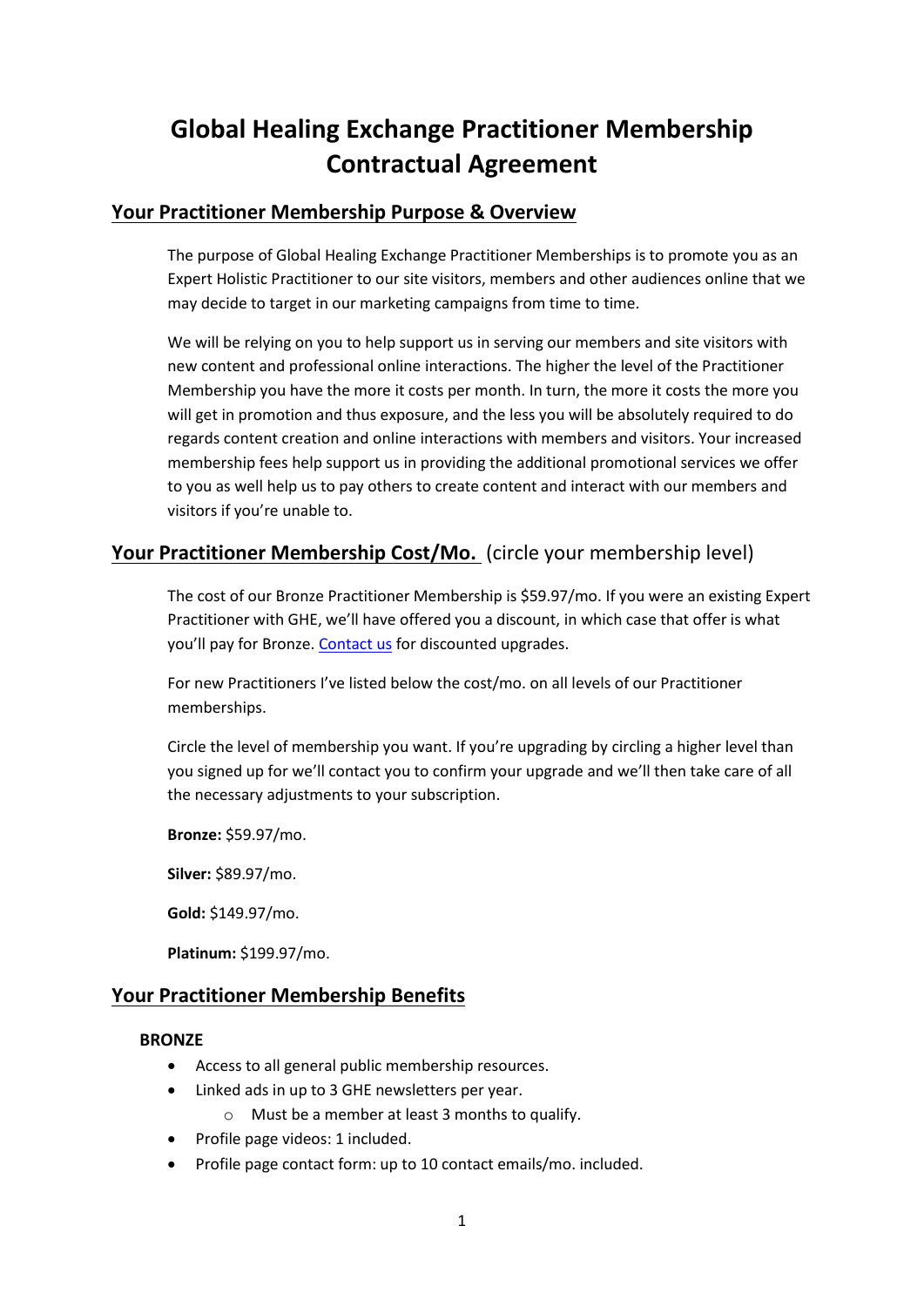- o Additional contact emails are billed at \$5.00 each.
- Profile page text: text and formatting included.
- Profile promo slider: 1 linked image included.
	- o Link can go to your product in our on-site store.
	- o Link can go to your off-site products you've made us an affiliate for.
	- o You supply image, must meet our criteria.
		- **IMAGE DESTAN AVAILABLE 21 IMAGE COST**.
- Your e-Products in GHE Store: you get 40% of all sales.
	- o All products submitted are subject to our acceptance and approval.
	- o You supply product images, must meet our criteria.
		- Image design available at additional cost.
- A linked listing of all your products appearing in our store on your Profile page.
- A linked index of 3 of the best blog articles you've written (you choose) on GHE on your Profile page.
- Links in all your blog articles that go to your Profile page.
- Linked listing of up to 3 of the best Articles (you choose) that you've written for Holistic Living Magazine.

#### **SILVER**

- Access to all general public membership resources.
- Linked ads in up to 6 GHE newsletters per year.
	- o Must be a member at least 3 months to qualify.
	- o Must be a member at least 3 months to qualify.
	- o You supply ad images, must meet our criteria.
		- **Image design available at additional cost.**
- Linked banner ad rotated on GHE website in a sidebar position.
	- o Must be a member at least 3 months to qualify.
	- o You supply banner image, must meet our criteria.
		- **Image design available at additional cost.**
- Profile page videos: 2 included.
	- o You supply videos, must meet our criteria.
- Profile contact form: up to 20 contact emails each month included.
	- o Additional contact emails are billed at \$3.00 each.
- Profile promo slider: up to 2 linked images included.
	- o Links can go to your products in our on-site store.
	- o Links can go to your off-site products you've made us an affiliate for.
	- o You supply images, must meet our criteria.
		- **IMAGE DESIGN AVAILABLE 21 IMAGE COST**.
- Profile page text: text and formatting included.
- Your e-Products in GHE Store: you get 50% of all sales.
	- o All products submitted are subject to our acceptance and approval.
	- o You supply product images, must meet our criteria.
		- Image design available at additional cost.
- A linked listing of all your products appearing in our store on your Profile page.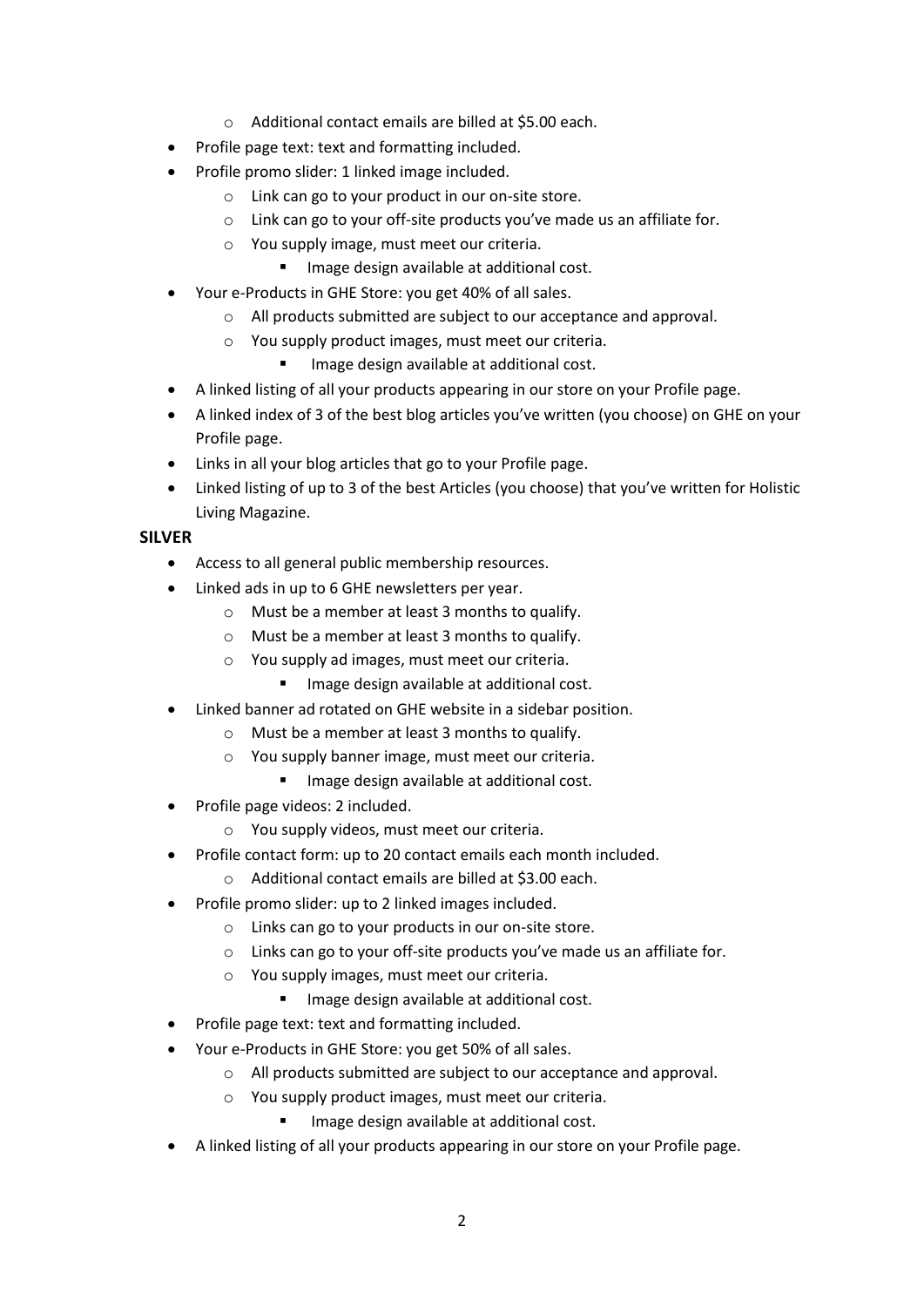- A linked index of up to 6 of the best blog articles you've written (you choose) on GHE on your Profile page.
- Links in all your blog articles that go to your Profile page.
- Linked listing of up to 6 of the best Articles (you choose) that you've written for Holistic Living Magazine.

#### **GOLD**

- Access to all general public membership resources.
- Linked ads in up to 6 GHE newsletters per year.
	- o Must be a member at least 2 months to qualify.
	- o You supply ad images, must meet our criteria.
		- **IMAGE DESTAN AVAILABLE 21 IMAGE COST**.
- (1) quarter-page linked ad in each new Holistic Living Magazine issue (4/yr.).
	- o Must be a member at least 2 months to qualify.
	- o You supply ad image, must meet our criteria.
		- **IMAGE DESTAN AVAILABLE AT ADDET** Image design available at additional cost.
- Your Holistic Living Magazine article credits get linked.
- Your Holistic Living Magazine articles include a reference to the page in that issue with your quarter-page ad.
- Linked banner ad rotated on GHE website in a prominent sidebar position.
	- o Must be a member at least 2 months to qualify.
	- o You supply banner image, must meet our criteria.
		- **Image design available at additional cost.**
- Profile page videos: up to 3 included.
	- o You supply videos, must meet our criteria.
- Profile contact form: all contact emails included.
- Profile promo slider: up to 4 linked images included.
	- o Links can go to your products in our on-site store.
	- o Links can go to your off-site products you've made us an affiliate for.
	- o You supply images, must meet our criteria.
		- **Image design available at additional cost.**
- Profile page text: text and formatting included.
- Your e-Products in GHE Store: you get 60% of all sales.
	- o You supply product images, must meet our criteria.
		- Image design available at additional cost.
- A linked listing of all your products appearing in our store on your Profile page.
- A linked index of up to 9 of the best blog articles you've written (you choose) on GHE on your Profile page.
- Links in all your blog articles that go to your Profile page.
- Links in all of your GHE membership content that go to your Profile page.
- Linked listing of up to 9 of the best Articles (you choose) that you've written for Holistic Living Magazine.

## **PLATINUM**

- Access to all general public membership resources.
- Linked ads in up to 12 GHE newsletters per year.
	- o Must be a member at least 1 month to qualify.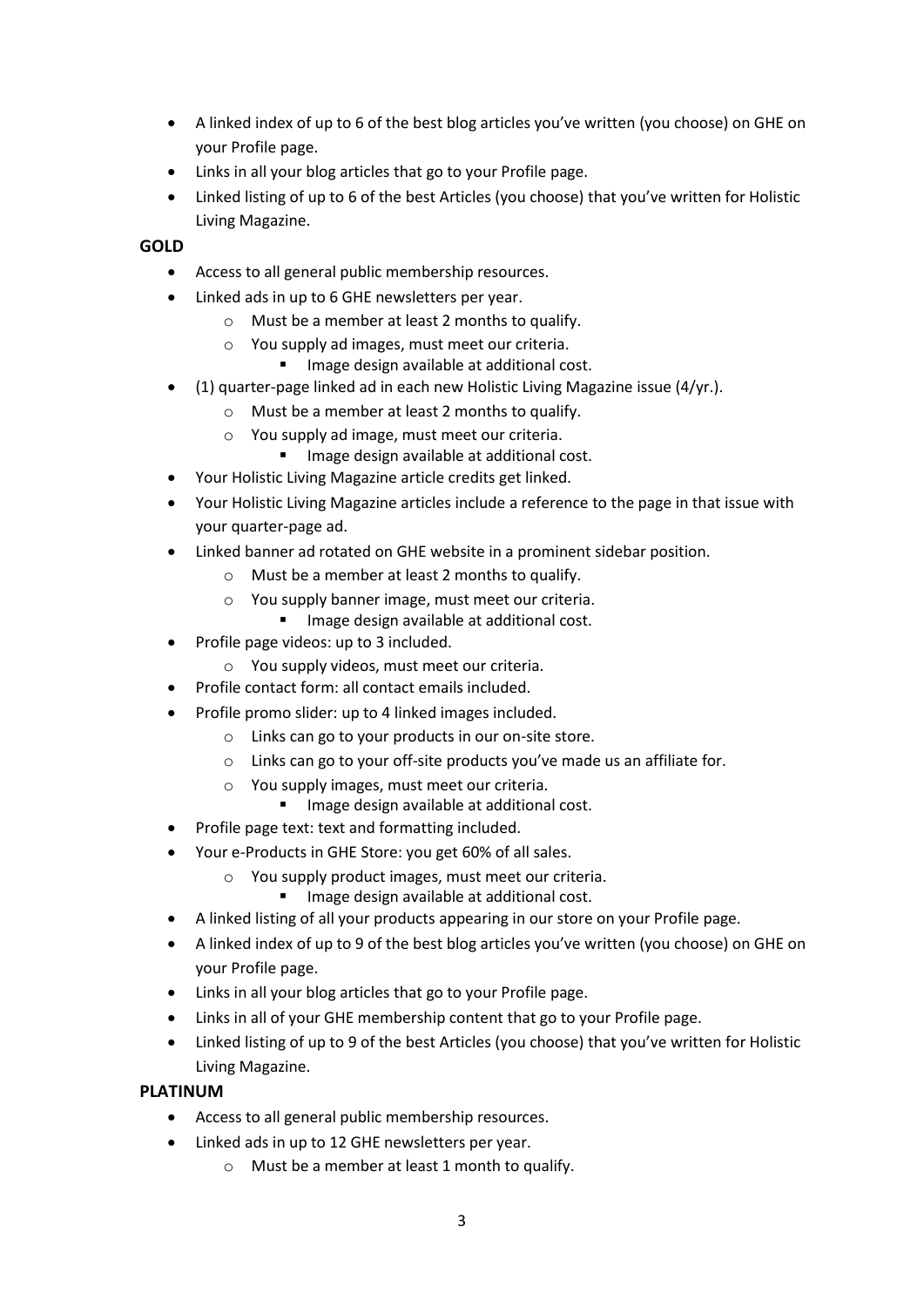- o You supply ad images, must meet our criteria.
	- **IMAGE DEPTED AVAILABLE AT ADDET** IMAGE UST
- (1) half-page linked ad in each new Holistic Living Magazine issue (4/yr.).
	- o Must be a member at least 1 month to qualify.
	- o You supply ad image, must meet our criteria.
		- **IMAGE DESTAN AVAILABLE 21 IMAGE COST**.
- Your Holistic Living Magazine article credits get linked.
- Your Holistic Living Magazine articles include a reference to the page in that issue with your half-page ad.
- Linked banner ad rotated on GHE website in a prominent sidebar position.
	- o Must be a member at least 1 month to qualify.
	- o You supply banner image, must meet our criteria.
		- **Image design available at additional cost.**
- (1) linked banner ad rotated into content ad blocks.
	- o You supply banner image, must meet our criteria.
		- Image design available at additional cost.
- Profile page videos: up to 4 included.
	- o You supply videos, must meet our criteria.
- Profile contact form: all contact emails included.
- Profile promo slider: up to 6 linked images included.
	- o Links can go to your products in our on-site store.
	- o Links can go to your off-site products you've made us an affiliate for.
	- o You supply images/videos, must meet our criteria.
	- **Image design available at additional cost.**
- Profile page text: text and formatting included.
- Your logo on your Profile page: included.
	- o You supply logo image, must meet our criteria.
		- Logo design available at additional cost.
- Your e-Products in GHE Store: you get 70% of all sales.
	- o You supply product images, must meet our criteria.
		- **Image design available at additional cost.**
- A linked listing of all your products appearing in our store on your Profile page.
- A linked index of up to 12 of the best blog articles you've written (you choose) on GHE on your Profile page.
- Links in all your blog articles that go to your Profile page.
- A linked index of up to 12 of the best GHE membership contents you've contributed (you choose) on your Profile page.
- Links in all of your GHE membership content that go to your Profile page.
- Linked listing of up to 12 of the best Articles (you choose) that you've written for Holistic Living Magazine.

# **Your Practitioner Membership Requirements**

#### **BRONZE**

- Write Holistic Living Magazine Articles: 1 per issue (4/yr.)
- Create Learning Centre & Healing Portal Videos: 2/mo.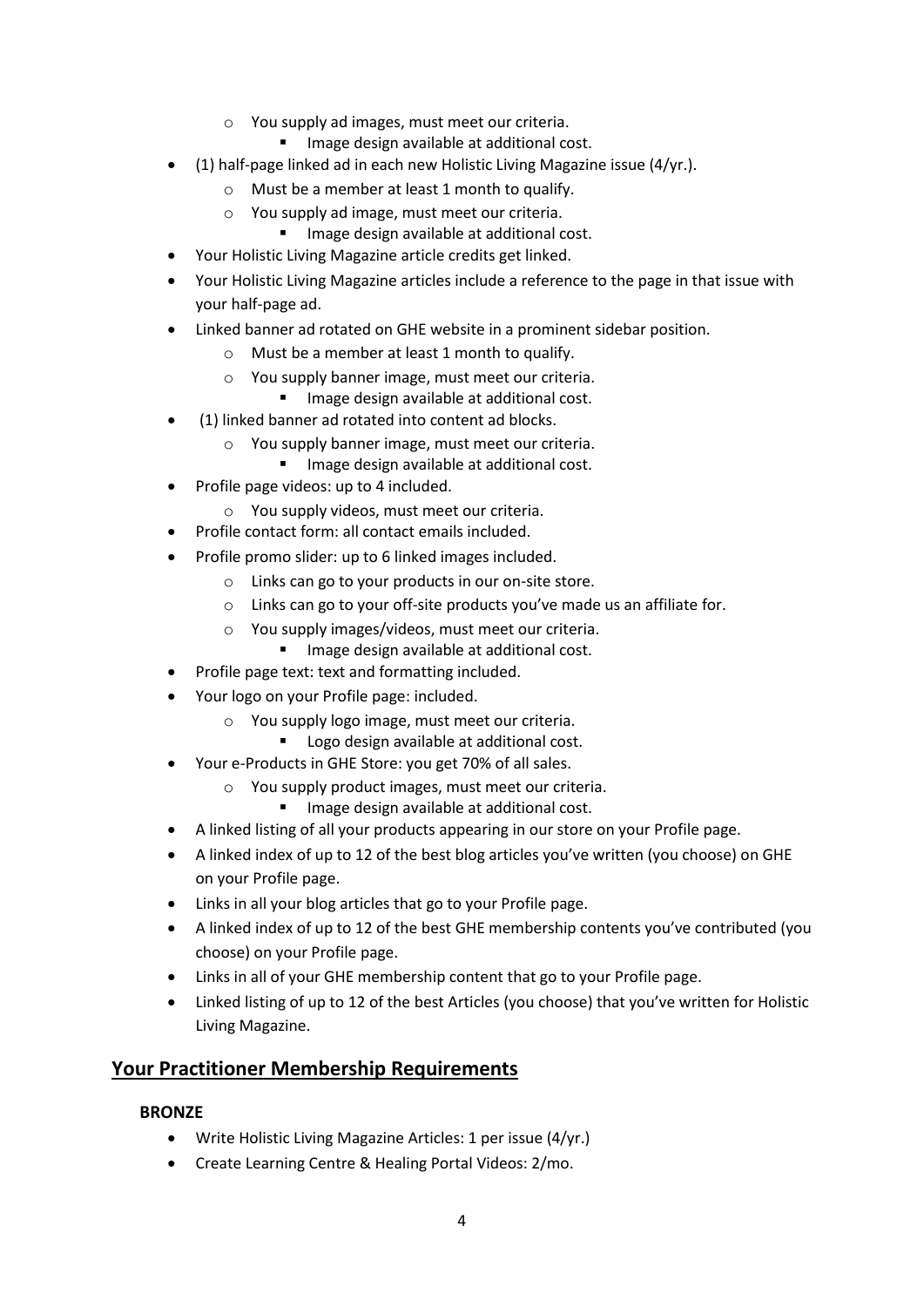- $\circ$  It's in your best interest to create and contribute what you can because it gives you more exposure.
- Blog Posts: 2/mo.
	- o It's in your best interest to create and contribute what you can because it gives you more exposure.
- Monthly Private Facebook Group Activities:
	- o 8 posts, 20 comments, 20 Likes
		- It's in your best interest to interact because it gives you more exposure and familiarity in our community.
- GHE Monthly Facebook Page Activities:
	- o 20 comments, 20 Likes
		- It's in your best interest to interact because it gives you more exposure and familiarity in our community.

#### **SILVER**

- Holistic Living Magazine Articles: 1 per issue (4/yr.)
- Learning Centre & Healing Portal Videos: 2/mo.
	- o It's in your best interest to create and contribute what you can because it gives you more exposure.
- Blog Posts: 2/mo.
	- o It's in your best interest to create and contribute what you can because it gives you more exposure.
- Monthly Private Facebook Group Activities:
	- o 4 posts, 10 comments, 10 Likes
		- **It's in your best interest to interact because it gives you more exposure** and familiarity in our community.
- Monthly GHE Facebook Page Activities:
	- o 10 comments, 10 Likes you can because it gives you more exposure and familiarity in our community.

#### **GOLD**

- Holistic Living Magazine Articles: 1 per issue (4/yr.)
- Learning Centre & Healing Portal Videos: 1/mo.
	- $\circ$  It's in your best interest to create and contribute what you can because it gives you more exposure.
- Blog Posts: 1/mo.
	- o It's in your best interest to create and contribute what you can because it gives you more exposure.
- Monthly Private Facebook Group Activities:
	- o 2 posts, 5 comments, 5 Likes
		- It's in your best interest to interact because it gives you more exposure and familiarity in our community.
- Monthly GHE Facebook Page Activities:
	- o 5 comments, 5 Likes
		- It's in your best interest to interact because it gives you more exposure and familiarity in our community.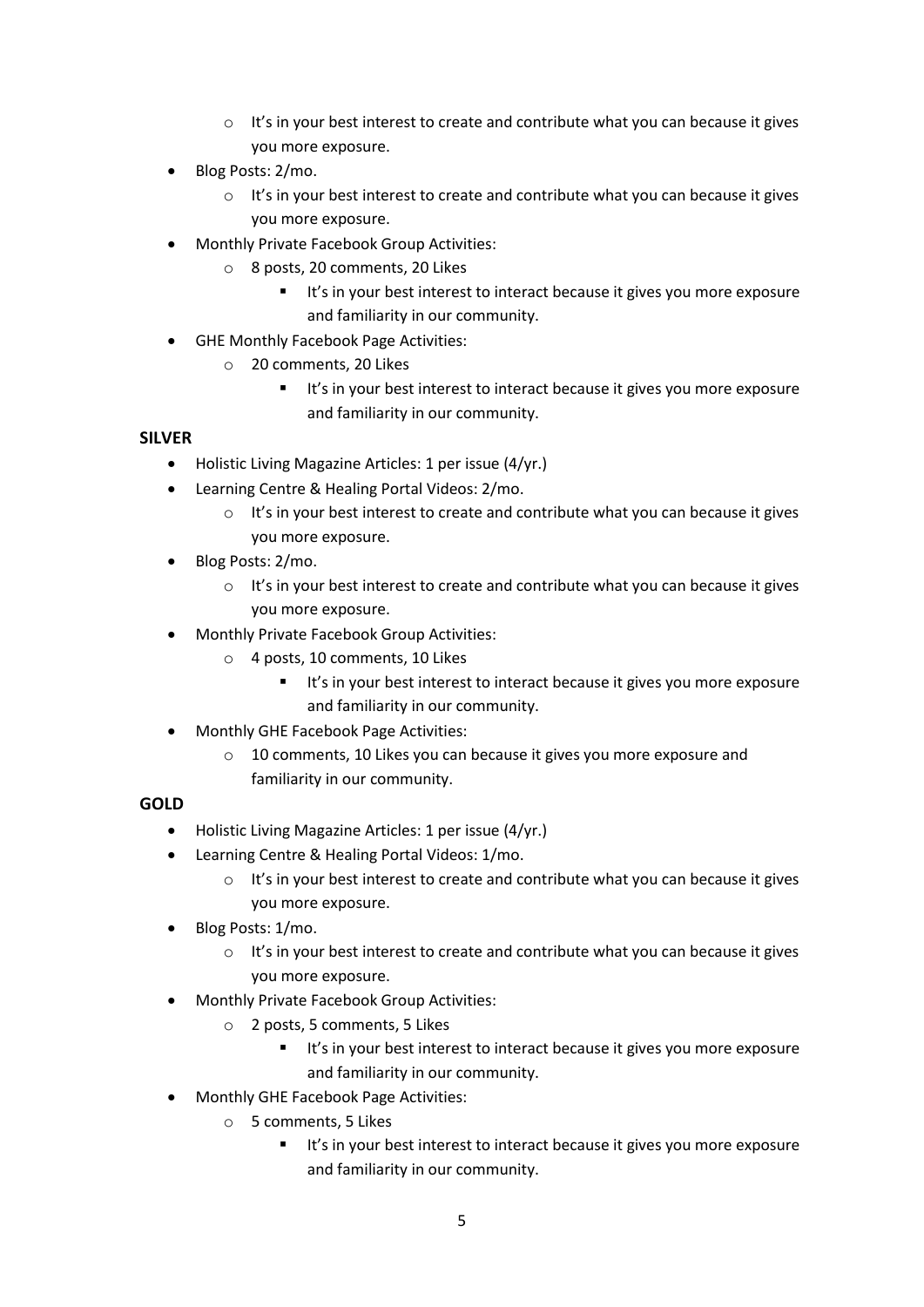#### **PLATINUM**

- Holistic Living Magazine Articles: 1 per issue (4/yr.)
- Learning Centre & Healing Portal Videos: none required.
	- $\circ$  It's in your best interest to create and contribute what you can because it gives you more exposure.
- Blog Posts: none required.
	- o It's in your best interest to create and contribute what you can because it gives you more exposure.
- Monthly Private Facebook Group Activities: none required
	- o It's in your best interest to interact because it gives you more exposure and familiarity in our community.
- Monthly GHE Facebook Page Activities: none required.
	- $\circ$  It's in your best interest to interact because it gives you more exposure and familiarity in our community

# **Content, Video, Image & Ads Specifications and Requirements**

All content that you create for us under this contractual agreement must meet our criteria as described in our documents "Practitioner-Video-Guidelines-&-Training.pdf" and "Practitioner-Modalities-Educational-Materials.pdf" available on the [New Practitioner](https://www.globalhealingexchange.com/practitioner-members-portal/new-practitioner-members-initial-walk-through/) [Members Initial Walk-Through](https://www.globalhealingexchange.com/practitioner-members-portal/new-practitioner-members-initial-walk-through/) page under the Step 2 expandable section.

All of the images, videos and ad banners or inserts that you submit to us under this contractual agreement must meet the technical specifications specified in our documents "Practitioner-Video-&-Image-Specs.pdf" and "Practitioner-Advert-Image-Specs.pdf" available on the New Practitioner [Members Initial Walk-Through](https://www.globalhealingexchange.com/practitioner-members-portal/new-practitioner-members-initial-walk-through/) page under the Step 2 expandable section.

We reserve the right to reject or require revisions on any content, videos, images or ads that you submit to us.

If we must perform more than the usual adjustments/processing on content, videos, images or ads that you submit to us we reserve the right to charge you for the extra work needed. We will generally make all manner of effort to reach you regards any such problems that arise, but when the circumstances have not permitted us having a proper communication with you regards these matters then either additional charges or non-use of whatever you have submitted will be necessary.

In the case of non-use you agree to indemnify us against any and all damages and costs that you may incur as a result of any content or advertising materials you've submitted to us not being placed into their intended use at the expected time for the above stated reasons.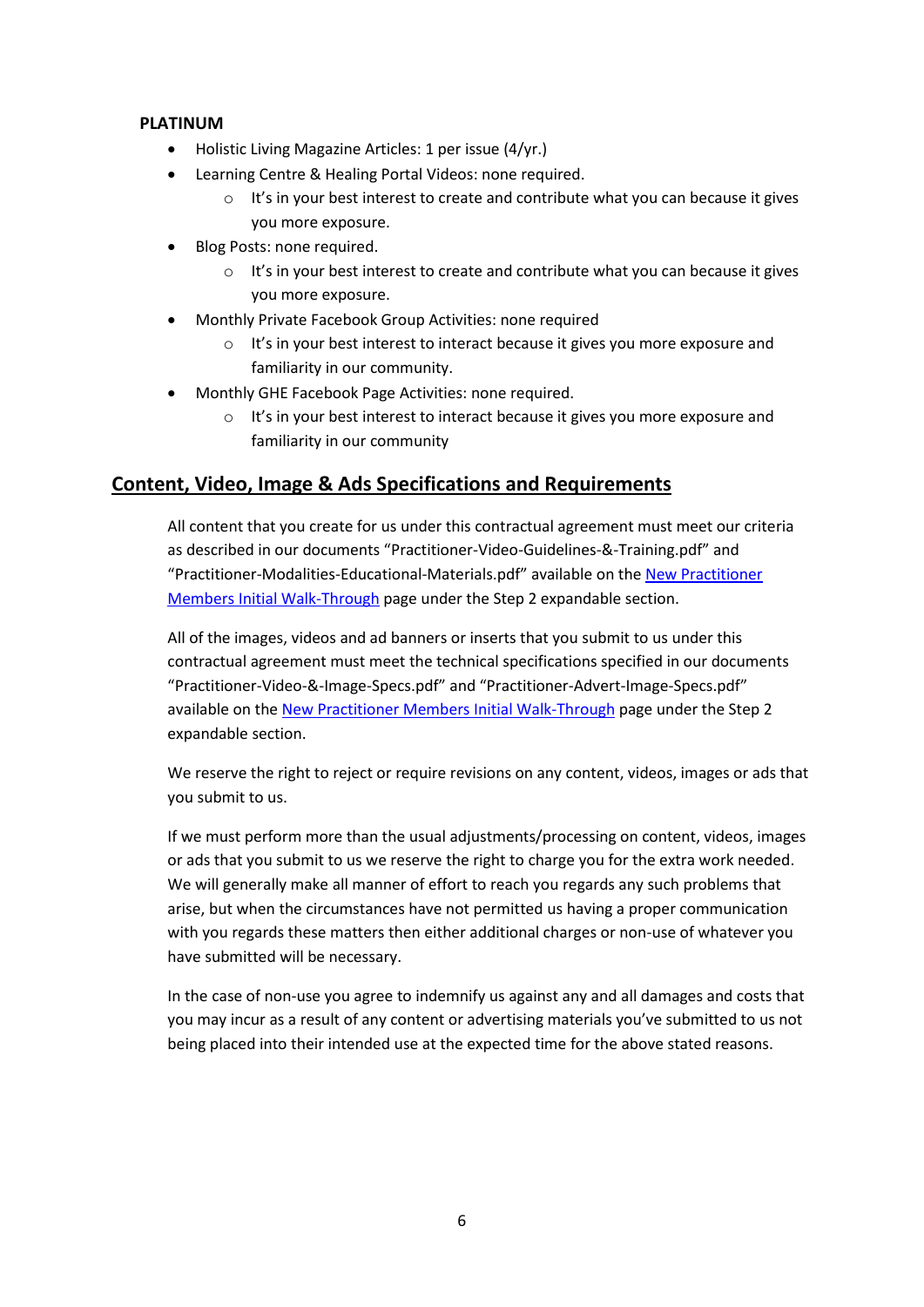Please indicate your preference below and then initial this agreement next to where you've selected your option.

\_\_\_\_\_\_\_\_\_\_ I agree to pay any additional charges incurred for the above stated reasons.

I don't agree to pay any additional charges incurred for the above stated reasons, hold off using my materials until the problems with them can be discussed.

# **Our Policy If Your Membership Requirements Are Not Fulfilled**

If you are unable to properly meet the expected requirements of your Practitioner Membership for two months consecutively, we will contact you to discuss moving you up to one of our higher levels of Practitioner membership which do not have as many requirements. At the Platinum level there are no absolute requirements at all other than writing 4 articles per year for our Holistic Living Magazine eZine, and a customised package without even those requirements can be made available upon request.

If when we contact you to discuss this matter you decide to cancel your membership, we reserve the right to additionally charge your card on file for the months you did not fulfil your requirements.

Should we exercise our right to do this, the charge made to your card would be the difference between the monthly rate of your current Practitioner Membership and that of the next higher level of membership whereby you would have fulfilled your requirements, multiplied by the number of months you did not fulfill your requirements.

EXAMPLE:

If you signed up for the Bronze Practitioner Membership (\$59.97/mo), missed fulfilling your requirements for two months running and you only contributed and interacted enough to fulfill the requirements of our Gold Practitioner Membership (\$149.97/mo), then…

(\$149.97 Gold - \$59.97 Bronze = \$90.00) x 2 months = \$180.00 to be charged additionally.

Should you be going on a holiday that would prevent you from fulfilling your Practitioner Membership's requirements you should contact us well beforehand to request a temporary suspension of your requirements until you return.

# **Contributed Content Copyrights**

All content you submit to us in the form of blog posts, articles, eBooks, audio files, videos and images shall include full and final transfer of all copyrights of said materials transferred. Further, should you terminate your Practitioner Membership these copyrights remain with Global Healing Exchange in perpetuity.

You will additionally be required to sign a separate legal copyrights transfer agreement.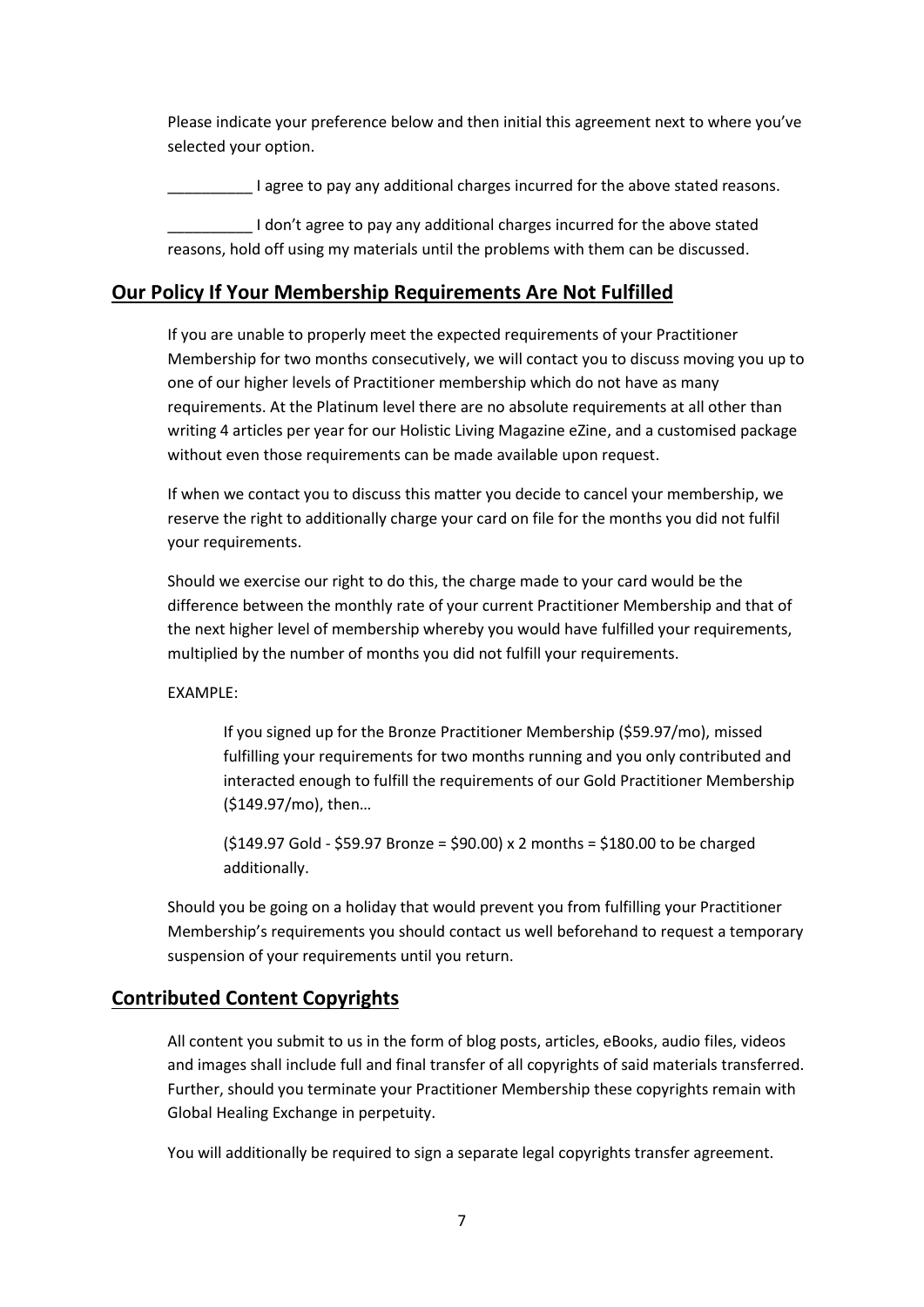Products/services submitted to us for purposes of being sold in our store are not subject to this copyright transfer agreement; you will retain all your copyrights to the products/services involved.

## **Permission to Market Your Products**

You grant Global Healing Exchange full rights and permissions to market and represent any products that you submit to us for this purpose as part of this agreement. Any stipulations in how your products should or need to be marketed need to be clearly spelled out in writing, signed, and submitted to us for signature approval. In the absence of such a document that both you and an authorized representative of Global Healing Exchange have signed, we shall market your products according to our own expertise, experience and discretion.

You are agreeing to the commission structures as outlined above for your chosen level of Practitioner Membership for any products we market for you. Any variance from these commissions must be obtained from us in a written agreement signed by both you and an authorized representative of Global Healing Exchange.

## **Permission to Market Your Services**

You grant Global Healing Exchange full rights and permissions to market and represent any of your professional services that you submit to us for this purpose as part of this agreement. Any stipulations in how your services should or need to be marketed need to be clearly spelled out in writing, signed, and submitted to us for signature approval. In the absence of such a document that both you and an authorized representative of Global Healing Exchange have signed, we shall market your services according to our own expertise, experience and discretion.

You are agreeing to provide Global Healing Exchange with a  $\sim$  % reseller discount (20% requested) for any of your services that we may market and resell for you. Any variance from this discount for special services from time to time must be obtained from us in a written agreement.

This percentage discount you are granting is to Global Healing Exchange, not our members or customers. You understand that we will resell your services to our customers and members at whatever discount, or not, that we deem appropriate.

# **Redirection of Referred Clients Back to GHE for Further Services**

You understand that all of your professional services that we resell on our website or otherwise shall be considered referrals for the purpose of this agreement. Should any of these referrals wish to purchase more of your services to continue working with you, then you are in agreement to either send them back to Global Healing Exchange to purchase these further services with you, or to pay Global Healing Exchange a commission equal to the percentage discount agreed in the previous section entitled "Permission to Market Your Services."